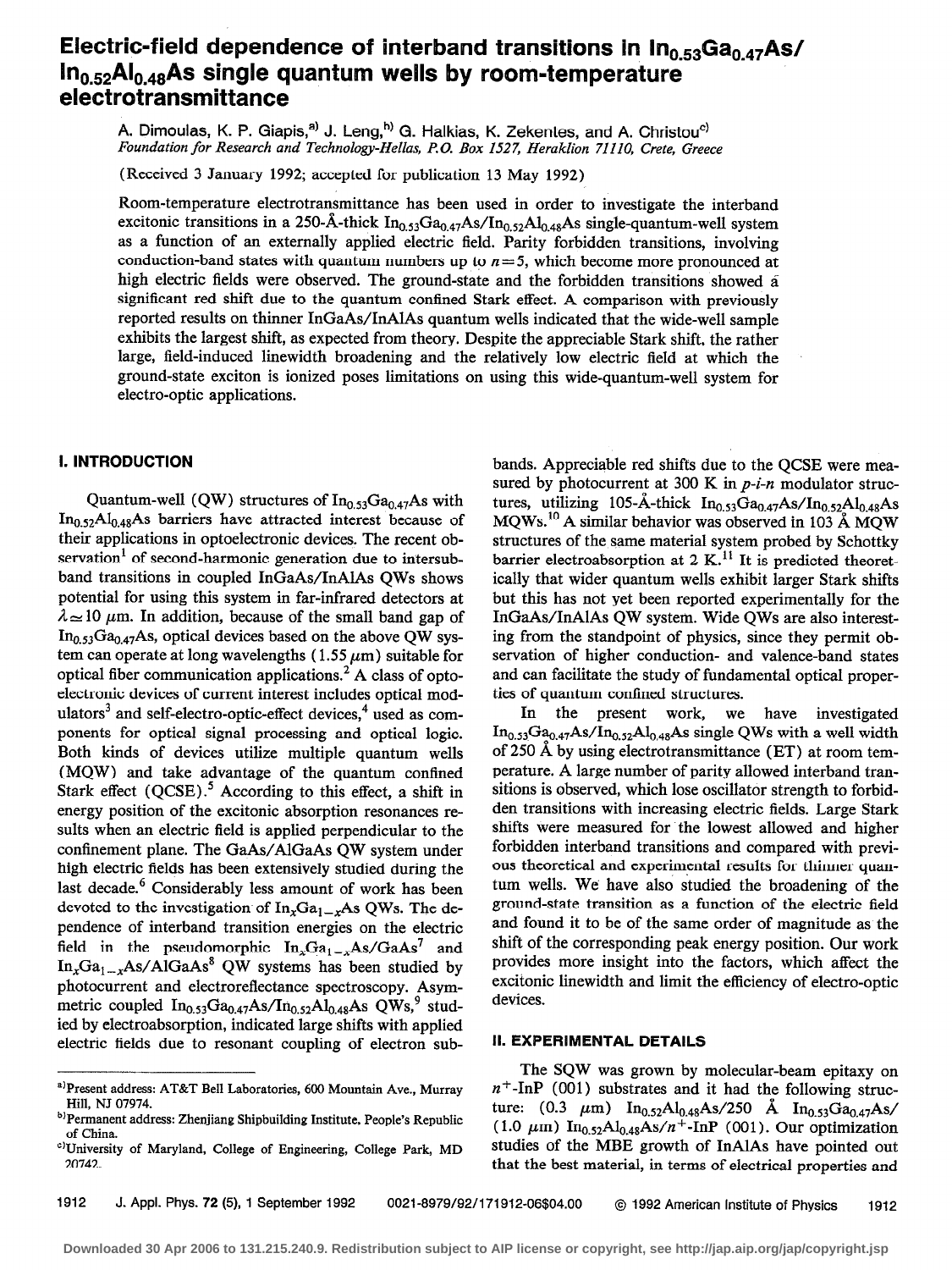photoluminescense characteristics is grown at a substrate temperature of 530 "C. However, in this study, both In-AlAs and InGaAs layers were grown at the same temperature of 500  $^{\circ}$ C, which is also compatible with the growth of InGaAs. This was done in order to avoid layer interdiffusion effects and achieve abrupt heterointerfaces. In addition, such an intermediate growth temperature of InAlAs could suppress the tendency for alloy clustering in this material, which influences the quantum-well linewidths, as previously suggested. The growth rate was 0.85  $\mu$ m/h, while the V/III equivalent beam pressure ratio was 25. Scanning electron microscopy observations indicated that relatively smooth surfaces were obtained with a few hillocks elongated along the [01 l] direction. The samples were unintentionally doped *n* type to about  $10^{14}$  cm<sup>-3</sup>. The quantum well was characterized by photoluminescence at 12 K. The measured full width at half-maximum of 8.5 meV of a single peak centered at 0.8 15 eV compares favorably to the best reported values<sup>12</sup> and it is indicative of good alloy quality and smooth interfaces.

The electric field was applied through a semitransparent Schottky contact, 500  $\mu$ m in diameter, which was made by depositing 100 A of Ti by e-beam evaporation on the top InAlAs layer. The ohmic contact was made on the  $n^+$ -InP substrate by using Au/Ge/Ni. The Schottky diode had 10 and 180 nA leakage current at 5 and 15 V reverse bias, respectively. In our experimental arrangement, we have operated the devices under reverse dc bias conditions in the range between 0 and 15 V. A small ac bias, provided by a voltage generator in a square-wave form with a frequency of 300 Hz and peak-to-peak amplitude of 0.25 V, was superimposed on the dc voltage. The ac bias was used to perturb the built-in electric field and modulate the transmittivity of the QW region. The transmitted light was detected by an EG&G InGaAs  $p-i-n$  photodiode operating in the photovoltaic mode and the ac part of it, proportional to the transmittivity changes  $\Delta T$ , was detected by a lock-in amplifier tuned at the modulating frequency. The dc part, proportional to the transmittivity  $T$ , was measured by a voltmeter. By using a double grating  $\frac{1}{4}$  m SPEX monochromator to analyze incident light, the normalized quantity  $\Delta T/T$  was finally obtained as a function of photon energy. The spectral range covered in the electrotransmittance experiments was from 0.7 to 1.35 eV. The lower limit was due to the limited response of the photodiode, while the upper limit was determined by the onset of absorption from the InP substrate. The experimental error in the measurements of the transition energies and broadening parameters was dominated by the resolution of the monochromator limited to 2 nm.

### Ill. DESCRIPTION OF THE ELECTROTRANSMITTANCE SPECTRA

The room-temperature ET spectrum of the 250 A  $In<sub>0.53</sub>Ga<sub>0.47</sub>As/In<sub>0.52</sub>AI<sub>0.48</sub>As QW structure is shown in$ Fig. 1 for five different values of reverse bias. At zero reverse bias as much as seven optical excitations are clearly resolved. These are attributed to allowed excitonic interband transitions of the type nnh between confined electron



FIG. 1. Electrotransmittance spectra of the 250 Å  $In<sub>0.53</sub>Ga<sub>0.47</sub>As/$  $In_{0.52}Al_{0.48}As$  quantum well, at 295 K, for five different values of reverse bias. The spectra are displaced with respect to one another by a constant portion, corresponding to the scale shown with the zero-bias spectrum. Arrows mark the allowed interband excitonic transitions, which are clearly resolved in the zero-bias spectrum. The dotted lines trace the energy position of the ground-state and the higher forbidden transitions, which show a red shift of the lh state due to the QCSE.

and heavy-hole states, having the same principal quantum number *n*. (The transitions are labelled by using the notation  $nmh$ , where n and m are the quantum numbers of the conduction- and valence-band states, respectively, and  $h$ denotes the heavy-hole band. ) Light-hole-related transitions have not been observed, in accordance with previous reports,<sup>11</sup> for the lattice-matched InGaAs/InAlAs QW system by electromodulation spectroscopy. Due to selection rules, the intensity of the light hole (lh) is about  $\frac{1}{3}$  of the intensity of the heavy-hole (hh) transition, so that, in general, lh appears weak in optical spectra as compared to hh. In the InGaAs/InAlAs heterostructure system, alloy disorder in the well and interface roughness<sup>13</sup> result in a broadening of the exciton peaks, which is more severe for the lh (almost by a factor of 2 bigger than that corresponding to the  $hh^{14}$ ). Since lh transition is also weak, the enhanced broadening makes it difficult to resolve and the optical spectra are dominated by the hh excitation.

The increase of the *nnh* peak linewidth with the quantum number  $n$ , seen in the 0 V spectrum of Fig. 1, is attributed to the effect of interface roughness, as described elsewhere.<sup>15</sup> By increasing the reverse bias  $V_b$ , it can be seen that the peaks become broader and shift to lower energies. The increased linewidth may be explained in terms of electric-field-induced shortening of the exciton lifetime. The broadening is more pronounced for the higher transitions, causing an overlapping between adjacent peaks, so that the last three peaks cannot be clearly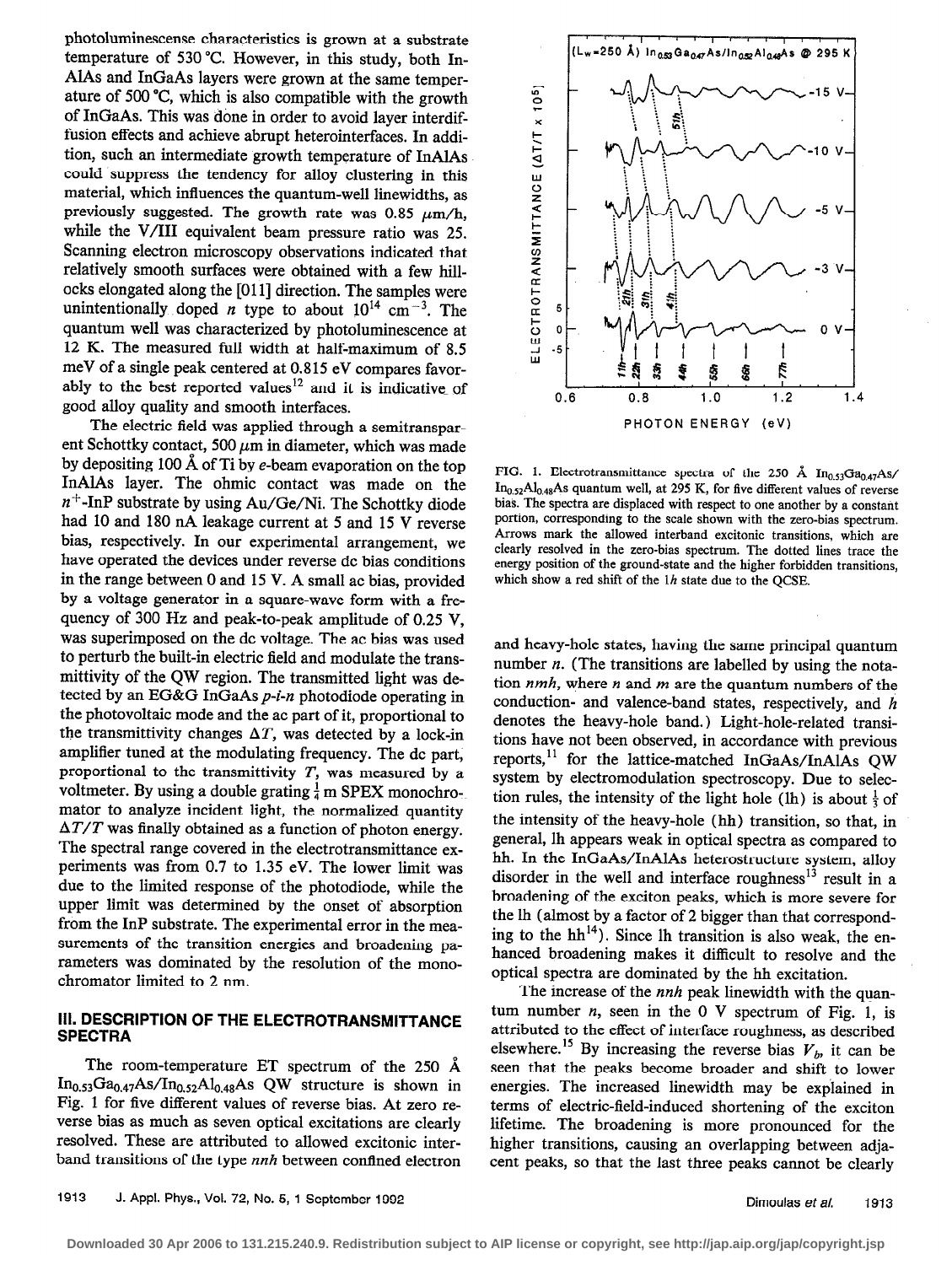resolved for  $V_b > 3$  V. The red shift of the peaks may be understood in terms of the  $QCSE$ .<sup>5,16</sup> According to this effect, increasing electric field results in downward (upward) movement of the  $n = 1$  electron (hole) states, so that the spectral position of the ground-state optical transition moves to lower energies. This explains satisfactorily the red shift of the  $11h$  transition seen in Fig. 1. However, it is apparent from the same figure that there exist other higher excitations, which also exhibit large red shifts at large reverse biases, as traced by the dotted lines. These cannot be attributed to higher allowed transitions of the type nnh because, according to previous theoretical $1^{11,17}$  and experimental results,  $6,7,10$  the higher  $(n > 1)$  electron and hole states are insensitive to electric fields. Their behavior can only be explained by assigning them to normally forbidden transitions of the type  $n1h$  since the involvement of the  $1h$ state is consistent with such large red shifts.<sup>16</sup> Although transitions of the type lmh could behave similarly with the electric field, these have not been considered because their theoretical energy positions lie lower than the experimentally observed peaks.

Parity forbidden transitions under high electric fields have been previously reported by photocurrent (PC) measurements in  $GaAs/Al<sub>0.34</sub>Ga<sub>0.66</sub>As$  (Ref. 6) and  $In_xGa_{1-x}As/GaAs$  (Ref. 7) MQWs at 77 and 2 K, respectively. Photocurrent and electroreflectance at 300 K were used to observe the 12h and 21h transitions in 100 Å<br> $In_{0.17}Ga_{0.83}As/Al_{0.3}Ga_{0.7}As$  strained MOWs.<sup>8</sup> In  $In_{0.17}Ga_{0.83}As/Al_{0.3}Ga_{0.7}As$  strained MQWs.<sup>8</sup> In  $In_{0.53}Ga_{0.47}As$  MQWs with lattice-matched  $In_{0.52}Al_{0.48}As$ barriers the 21h and 13h transitions were resolved by  $PC^{10}$ and electroabsorption<sup>11</sup> at 300 and 2 K, respectively. In the above mentioned works the forbidden transitions are unresolvable in the low-electric-field spectra, but they gain intensity at higher electric fields, where they can clearly be resolved. The previously assigned peaks  $21h$ ,  $31h$ ,  $41h$ ,  $51h$ of Fig. 1 follow a similar behavior. Because of the large well width, in the zero-field spectrum, these peaks are close to the corresponding nnh allowed transition 'energies. 'At low fields the latter excitations *nnh* are dominant, but as the electric field increases, they lose oscillator strength to the forbidden transitions.<sup>11</sup> These develop as low-energy shoulders to the *nnh* peaks for  $V_b$  up to 3 V and become dominant for bias higher than 5 V.  $\sim 10^{-1}$  m s

It is apparent from Fig. 1 that, for applied biases  $\geq 3$  V, the evolution of the higher-order transitions  $(n\geq 5)$  cannot be clearly deconvoluted and traced down. The situation becomes even more complicated with the appearance of several weak peaks, as occurs in the 5 V spectrum, for example. To illustrate the difficulties in assigning these peaks, consider the case of the weak "bump" on the highenergy side of the  $41h$  transition in the 5 V spectrum. This is believed to be a result of the overlapping of the 44h and 51h transitions. These two transitions are well separated in energy in the 0 V spectrum. However, when the reverse bias increases, the spectral position of 44h remains unchanged while  $51h$  shifts to lower energy, coming closer to 44h. This partial overlap results in a "ghost" feature in the form of a bump in the 5 V spectrum. At higher reverse bias, the 44h transition decreases in intensity and the 51h

becomes dominant, while its energy position also changes. This behavior results in the disappearance of the bump at higher reverse bias. The above considerations are further supported by the fitting results. Indeed, it was found necessary to consider two transitions close in energy, in order to reproduce the bump by using the fitting model of Sec. IV A. If instead only one transition is considered, it is not sufficient to provide a good fit to the 5 V spectrum at the vicinity of the "ghost" feature.

It is worth mentioning here that ET is a very sensitive technique in observing parity forbidden transitions as opposed to other optical techniques, such as absorption and photocurrent (PC) spectroscopies. Indeed, in PC spectra (not shown here) of the same QW sample, forbidden transitions appear much weaker, while allowed excitations give the dominant contribution even at high electric fields. A similar behavior has been previously observed in the 4 K data of Fritz et al.<sup>8</sup> from InGaAs/AlGaAs MQWs. In the latter work, the  $21h$  was found to be dominant and the  $22h$ extremely weak in electroreflectance, while the relative intensities of the two transitions were completely reversed in the corresponding PC spectra.

The enhanced sensitivity of the ET is attributed to the use of a small ac electric field in order to modulate the transmitivity- Parity forbidden transitions are very sensitive to this modulating electric field because it distorts the envelope wave function and results in a violation of the selection rules. This means that a small modulating field results in large intensity modulation of normally parity forbidden transitions, so that intense peaks appear in ET spectra. In the same manner, the appearance of forbidden transitions in ET spectra, under high dc electric fields, can be understood as a result of the breaking of the selection rules so that optical excitations between any of the states in the conduction and valence bands become possible.<sup>6</sup>

# IV. ELECTRIC-FIELD DEPENDENCE OF THE TRANSITION ENERGlES AND LINEWIDTHS

# A. Electrotransmittance line shapes

Electromodulation spectra exhibit complex line shapes due to their derivative nature.<sup>18</sup> The mixing of allowed and forbidden transitions at high fields adds to the complexity, so that transition energies and linewidths cannot be obtained directly from the spectra by a simple inspection. A fitting procedure is required to determine the above quantities as adjustable parameters. The model used for the fitting assumes that the normalized change  $\Delta T/T$  in the transmittance can be expressed in terms of the first derivatives<sup>18</sup> of the absorption coefficient  $\alpha$  with respect to the transition energy  $E_{nmh}$ , the broadening parameter  $\Gamma$ , and the intensity  $I$  of the excitonic transition,

$$
\Delta T/T \simeq -L\Delta \alpha, \qquad (1)
$$

$$
\Delta \alpha = \frac{\partial \alpha}{\partial E_{nmh}} \Delta E_{nmh} + \frac{\partial \alpha}{\partial \Gamma} \Delta \Gamma + \frac{\partial \alpha}{\partial I} \Delta I.
$$
 (2)

Here,  $L$  is the modulation depth, which is equal to the width of the depletion region. Following our previous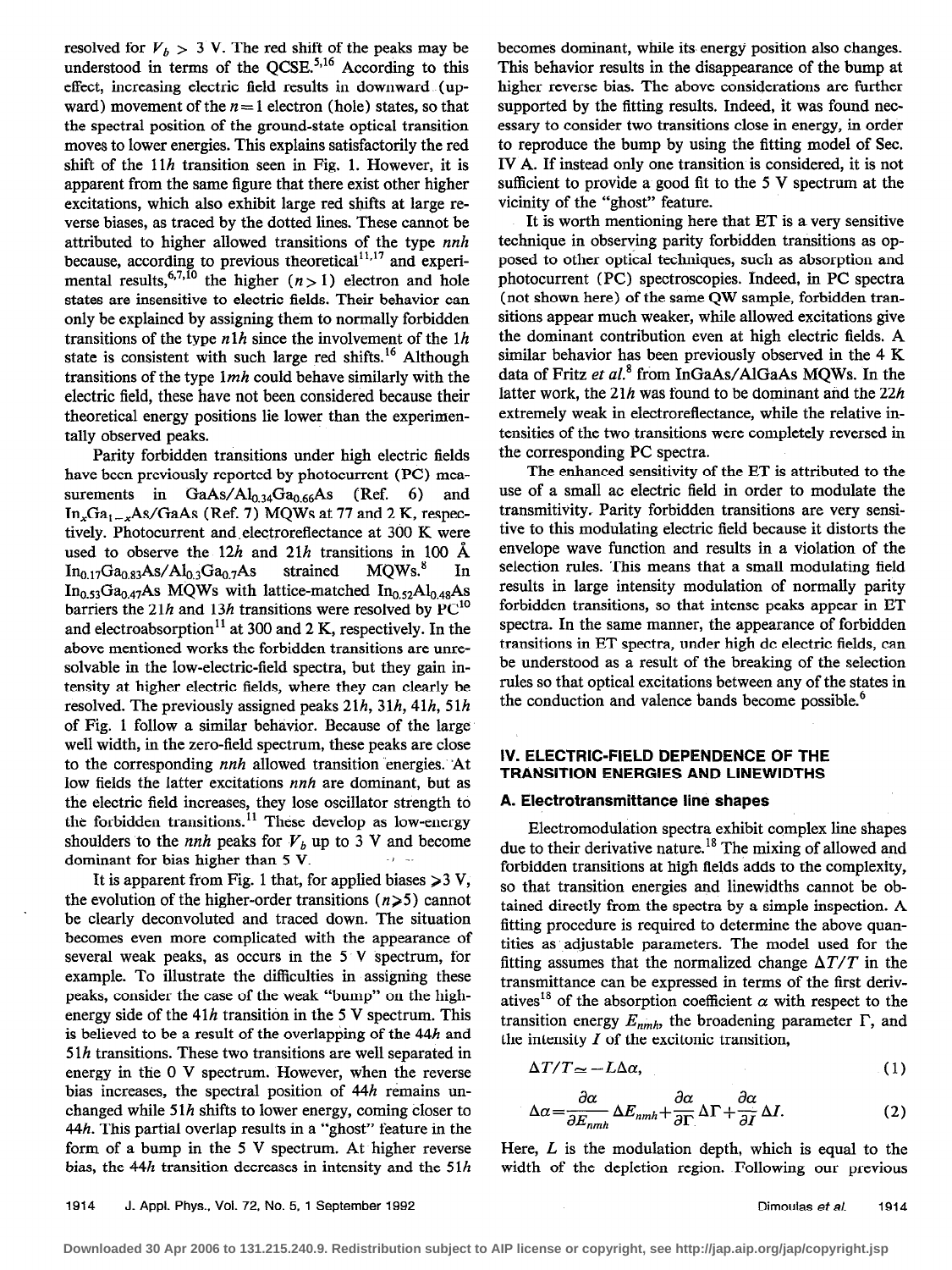work,<sup>15</sup> for the zero-electric-field spectrum, an inhomogeneously broadened absorption with a Gaussian<sup>18,19</sup> profile  $\alpha_G$  can be used as the most appropriate to describe disorder effects introduced by exciton-LO phonon coupling<sup>20</sup> and interface roughness.<sup>15,21</sup> At nonzero electric fields, the absorption is also homogeneously broadened, following a Lorentzian line shape  $\alpha_L$  due to field-induced tunneling effects. The resultant absorption profile can be expressed as a convolution of a Lorentzian with a Gaussian function (the Voigt profile). $^{22}$  In the present work we have used an approximation to the Voigt profile by taking a linear superposition of a Lorentzian and a Gaussian, following the work of Theis et  $al^{23}$  in fitting their GaAs/AlGaAs MQW photoreflectance spectra,

$$
\alpha \simeq r\alpha_L + (1-r)\alpha_G. \tag{3}
$$

Here, r is the fraction with which the Lorentzian  $\alpha_L$  contributes to the functional form of the absorption coefficient  $\alpha$ . The experimental values of r, I,  $\Gamma$ , and  $E_{nmh}$  were obtained from the best fit to the experimental curves of Fig. 1, according to Eqs.  $(1)$ – $(3)$ .

This fitting procedure made it possible to distinguish between allowed and forbidden transitions and to follow their peak energy, linewidth, and relative intensity changes with electric field, a task that would otherwise be difficult due to peak overlapping. The fitting was particularly useful in studying the variation with the electric field of the higher allowed transitions whose intensity becomes very weak at high electric fields. The electric-field dependence of the transition energies  $E_{nmh}$  and the half-width at halfmaximum (HWHM), denoted in the following by  $\Gamma$ , is discussed in subsections B and C, respectively.

# B. Dependence of the transition energies on the electric field

The dependence of allowed and forbidden transition energies on the externally applied electric fields is shown in Fig. 2. The electric field can be estimated from the applied external bias in the abrupt junction approximation. However, for a more accurate determination we have employed a charge control variational model<sup>24,25</sup> in which the Schrödinger and Poisson equations are solved self-consistently to provide the band potential profile. This is used to calculate the field at 0.3  $\mu$ m from the surface, close to the QW region. By setting the surface built-in potential equal to 0.6 V and the doping concentration equal to  $10^{14}$  cm<sup>-3</sup>, a value of  $F=4.2$  kV/cm was obtained at zero bias, corresponding to the built-in electric field. At the highest reverse bias of 15 V attained in this work, the electric field was  $F=117$  kV/cm. We present here only the transitions up to  $n=4$ , since these are the best resolved ones. It can be noted that the higher allowed excitations *nnh* with  $n > 1$ , are almost independent of the electric field. The 33h and 44h transitions show only a slight red shift at fields higher than 35 kV/cm, while there is an indication of a small blue shift for the 22h excitation above 30 kV/cm. This behavior of the 22h transition has been previously observed in 105  $\AA$ InGaAs/InAlAs QWs by Nojima et  $al$ .<sup>10</sup> and is predicted by theory<sup>17</sup> for all of the higher allowed excitations. For



FIG. 2. The dependence of the interband transition energies on the electric field. The higher allowed transitions 22h, 33h, 44h ( $\Delta$ ) show only a slight variation with the electric field. The 11h ( $\Delta$ ) and the 21h, 31h, and 41h excitations  $(\Box)$  produce an appreciable red shift due to the QCSE. Dotted lines represent an extrapolation of the 31h and 41h transitions to low electric fields. The experimental error, about 2.0 meV, is too small in the energy scale shown here.

fields higher than 65 kV/cm ( $V_b = 8$  V), there are no data available for all of the *nnh*  $(n > 1)$  since these transitions become wery weak and cannot be clearly resolved by using the fitting procedure of Sec. IV A. The  $11h$  transition shows a pronounced red shift, due to the QCSE, which is as large as  $-20$  meV for  $F=45$  kV/cm ( $V_b = 5$  V). Above that value the intensity is very weak, due to field-induced exciton ionization. We note here that the exciton binding energy has not been considered in the interpretation and evaluation of the red shift because it is rather insensitive to electric fields. Indeed, according to previous work on InGaAs/InAlAs,  $^{14}$  in a 100 Å QW, the binding-energy variation is only 0.5 meV at a field of about 120 kV/cm. The dominant contribution to the shift of the transition energies comes from the variation of the free-electron and hole energy states with the electric field.

The forbidden transitions  $21h$ ,  $31h$ ,  $41h$ , represented by rectangles in Fig. 2, also show a red shift, which is of about the same magnitude as the one of the ground-state transition. This is attributed to the OCSE of the  $1h$  valence band, since the higher-conduction-band states are insensitive to electric fields as has already been explained in Sec. III. Since the intensity of the latter two transitions is very weak at small reverse bias, data are not available for values of  $F$  less than 20 kV/cm. However, by making an extrapolation based on the  $F^2$  dependence of the shift at low fields,26 as shown by the dashed line in Fig. 2, we obtained low-electric-field values for the forbidden transition energies n 1h up to  $n = 4$ . These are listed in Table I, along with the corresponding allowed ones nnh, determined from the fitting of the  $V_b = 0$  spectrum, shown in Fig. 1. In the same table, theoretical values of the transition energies can be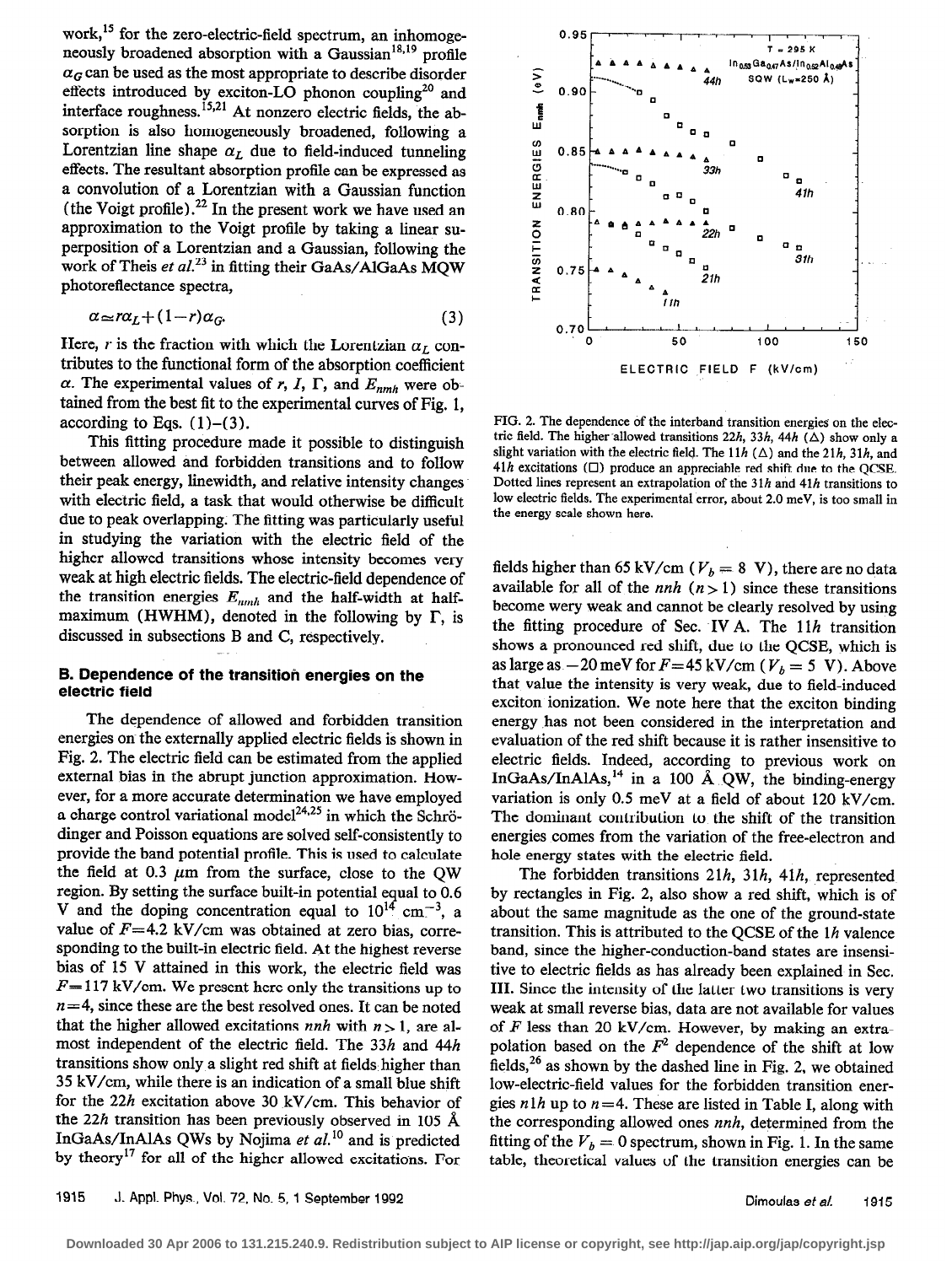TABLE I. Experimental (expt.) and theoretical (theor.) values of the transition energies for zero electric field. The experimental values for the nnh transitions were deduced from the fitting of the zero-field spectrum while the 21h, 31h, and 41h were determined by using an extrapolation to low fields as shown in Fig. 2. The theoretical values have been calculated by using a finite square-well potential model. All values are expressed in eV.

| $E_{11k}$ | $E_{22n}$ | $E_{33h}$ | $E_{44h}$ $E_{55h}$ $E_{66h}$ $E_{77h}$ $E_{21h}$           |              |  | $E_{\rm th}$ | $E_{41h}$ |
|-----------|-----------|-----------|-------------------------------------------------------------|--------------|--|--------------|-----------|
|           |           |           |                                                             | Experimental |  |              |           |
|           |           |           | 0.751 0.789 0.848 0.924 1.009 1.1 1.204 0.789 0.838 0.912   |              |  |              |           |
|           |           |           |                                                             | Theoretical  |  |              |           |
|           |           |           | 0.756 0.792 0.851 0.933 1.038 1.155 1.301 0.788 0.840 0.914 |              |  |              |           |

found, which were calculated by using a finite square-well potential model<sup>27</sup> within the effective mass approximation. The parameters used, were the following:<sup>15</sup>  $\Delta E_c = 0.5$  eV for the conduction-band discontinuity;  $E<sub>g</sub> = 0.745$  eV for the band-gap energy of  $\text{In}_{0.53}\text{Ga}_{0.47}\text{As}$ ; and  $m_e^* = 0.041m_e$ ,  $m_h^* = 0.377m_e$  for the effective masses in the conduction and valence band, respectively. The exciton binding energy has not been included in the calculation of the transition energies in Table I. According to previous theoretical work,<sup>14</sup> for a 200 Å InGaAs/InAlAs QW, the heavy-holerelated exciton binding energy is  $E_b \simeq 4.2$  meV, while by extrapolating the results to larger well widths it can be inferred that for a 250 Å QW,  $E<sub>b</sub>$  is less than 3.4 meV. This value, bordering the limits of our spectrometer resolution, is also very small compared to free-electron and hole energies as well as the band-gap energy. Therefore, excluding the exciton binding energy from our calculations does not significantly alter the conclusions from the comparison of experiment with theory in Table I. Indeed, the agreement between theoretical and experimental values of the  $21h$ ,  $31h$ , and  $41h$  transitions is remarkable.

The Stark shifts  $\Delta E_{nmh}$  obtained in our work for the 250 Å quantum wells are compared, in Fig. 3, with previously reported experimental and theoretical results on the 11h transition of thinner  $In_{0.53}Ga_{0.47}As/In_{0.52}Al_{0.48}As$ QWs. The shift of the 1 lh transition denoted by full circles in Fig. 3 is only slightly larger than the shift of the 2lh,  $31h$ , and  $41h$  transitions. This is an indication that the ground conduction-band state with  $n=1$  has only a small variation with  $F$ , while the main contribution to the shift of the 11h transition comes from the 1h valence-band state.<sup>16</sup> Theoretical curves, reproduced from the work of Bastard and Ferreira, $^{28}$  are added in Fig. 3 as solid lines for two different well widths of 150 and 200 A. Due to the larger well width,<sup>26</sup> the 11h Stark shift obtained in the present work is clearly larger than the one predicted for a 150 A QW as expected, but slightly smaller than the theoretical curve for a 200  $\AA$  QW. A comparison with previously reported experimental data in Fig. 3 shows that, for a given electric field, our 250  $\AA$  QW gives a considerably larger shift than the one obtained from the  $\simeq$  103 Å QW of Satzke *et al.*<sup>11</sup> and the 105 and 72 Å QWs of Nojima *et al.*<sup>10</sup> It has to be noticed, however, that the  $11h$  transition in the thinner QWs persists at high electric fields, in excess of 150 kV/cm, in contrast with the  $11h$  transition of our wide QW



FIG. 3. The Stark shift of several  $In_{0.53}Ga_{0.47}As/In_{0.52}Al_{0.48}As$  quantum wells with different well widths. Results from our  $250 \text{ Å}$  quantum well are represented by ( $\bullet$ ): 11h; ( $\square$ ): 21h; ( $\diamondsuit$ ): 31h; ( $\blacktriangle$ ): 41h. Experimental points for 105 and 72 Å quantum wells, denoted by  $+$  and  $*$ , respectively, have been reproduced from data of Ref. 10. Experimental data for a 103 Å quantum well taken from Ref. 11 are indicated by  $\times$ . Solid lines represent theoretical predictions for 150 and 200  $\AA$  quantum wells, reproduced from Ref. 28. The error of our measurements is 2.0 meV.

which becomes very weak for fields higher than 45 kV/cm. At that field, the maximum obtained value for the Stark shift is  $\Delta E_{11h} = -20$  meV as seen in Fig. 3. The higher transitions 31h and 41h of the 250 Å QW, which persist at higher electric fields ( $> 100 \text{ kV/cm}$ ), produce a shift of about  $-75$  meV, the largest obtained from an InGaAs/ InAlAs quantum-well system.

#### C. Linewidth dependence on the electric field

Electromodulation spectroscopy has an advantage over other optical techniques, such as absorption or photocurrent, in that it is free of background effects, thus enabling a more systematic study of the linewidth as a function of the electric field. This is performed by determining the HWHM  $\Gamma_{11h}$  for the ground-state transition 11h, based on the fitting procedure of Sec. IV A. The variation of  $\Gamma_{11h}$ with the electric field is plotted in Fig. 4. The linewidth increases from 6 meV at low electric fields up to a value of 20 meV at  $F=45 \text{ kV/cm}$ , before the exciton becomes completely ionized. A quantity of interest may be the ratio  $\rho = \Delta \Gamma_{11h}(F)/\Delta E_{11h}(F)$  of the field-induced changes  $\Delta\Gamma_{11h}(F) = \Gamma_{11h}(F) - \Gamma_{11h}(0)$  of the HWHM divided by the absolute value of the energy shift of the peak. This ratio  $\rho$  as a function of the electric field is also given in Fig. 4. It is seen that the ratio remains almost constant with the field at a value  $\rho \approx 0.8$ , indicating that the field-induced change of the linewidth is of the same order of magnitude, although slightly smaller than the Stark shift. In order to achieve high-contrast ratios in optical modulator devices, it is required that the excitonic peaks remain sharp as they shift to lower-energy positions with increasing applied bias